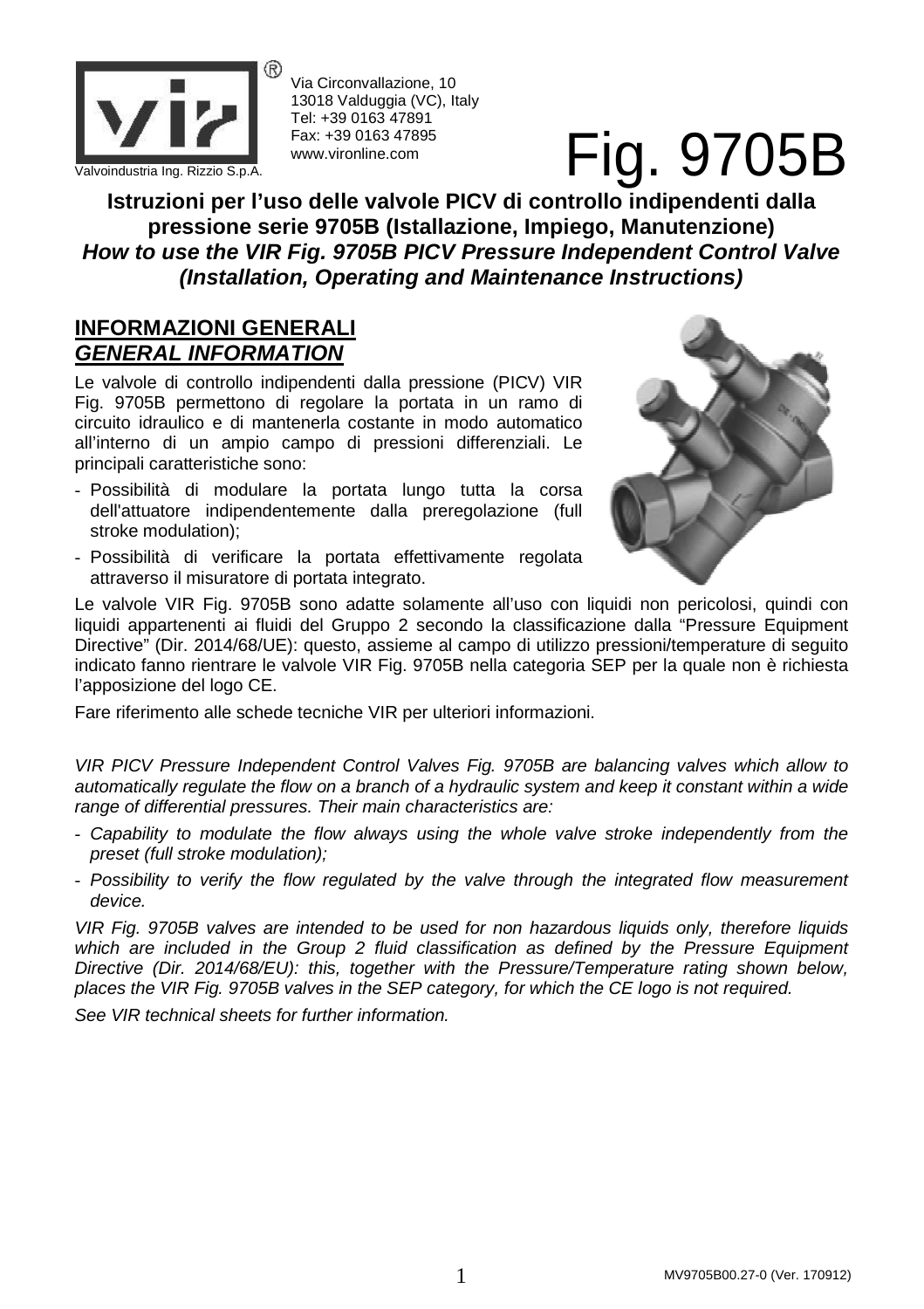## **CAMPO DI UTILIZZO PRESSIONE/TEMPERTURA PRESSURE AND TEMPERATURE RATINGS**

| Pressione nell'intervallo di temperatura                | Pressione alla temperatura massima        |
|---------------------------------------------------------|-------------------------------------------|
| Non-shock pressure at temperature range                 | Non-shock pressure at maximum temperature |
| 25 bar da -20 $^{\circ}$ C (*) a 110 $^{\circ}$ C (**)  | 20 bar tra 110°C e 120°C (**)             |
| 25 bar from -20 $\degree$ C (*) to 110 $\degree$ C (**) | 20 bar from 110°C to 120°C (**)           |

(\*) = temperature sotto zero solo per acqua addittivata con liquidi antigelo.

Only for below zero water temperatures where antifreeze fluids have been added.

(\*\*) = temperature oltre i 100°C solo per acqua addittivata con liquidi anti-ebollizione. Only for water temperatures over 100°C where anti-boiling fluids have been added.

I campi di lavoro precedenti si intendono per condizioni di utilizzo regolari: colpi di ariete, urti, carichi di fatica, ambienti esterni corrosivi o erosivi e trasporto di fluidi con proprietà abrasive devono essere evitati.

The operative conditions shown above are intended for non-shock operating conditions: water hammer, impacts, stress loads, corrosive or erosive external environmental elements and the transport of fluids with abrasive properties should be avoided.

#### **INSTALLAZIONE INSTALLATION**



Le valvole VIR Fig. 9705B hanno estremità filettate femmina ISO 7/1 Rp.

E' importante installare la valvola in modo che la direzione del flusso sia conforme con la freccia presente sul corpo delle valvole. Per ottenere una corretta regolazione della portata la valvola deve inoltre essere installata evitando che materiale utilizzato nella connessione dei tubi o bave presenti sui terminali dei tubi stessi ostruiscano parte del passaggio.

Le valvole devono essere installate in modo da non essere sottoposte a sforzi di flessione, taglio o trazione/compressione da parte della linea.

Se si desidera utilizzare il misuratore di portata integrato lasciare spazio sufficiente per l'inserimento delle sonde di pressione dei manometri differenziali.

Si raccomanda di proteggere la valvole e le unità terminali con un filtro e di effettuare un lavaggio (Max 16bar a 25°C) del circuito ad installazione completata. Durante il lavaggio rimuovere la cartuccia di regolazione e rimpiazzarla con il tappo di preregolazione. Alla fine del lavaggio riposizionare la cartuccia riserrandola con cura al corpo. Durante l'operazione di riposizionamento assicurarsi di allineare la tacca di centraggio ricavata sul corpo con il dente sulla cartuccia.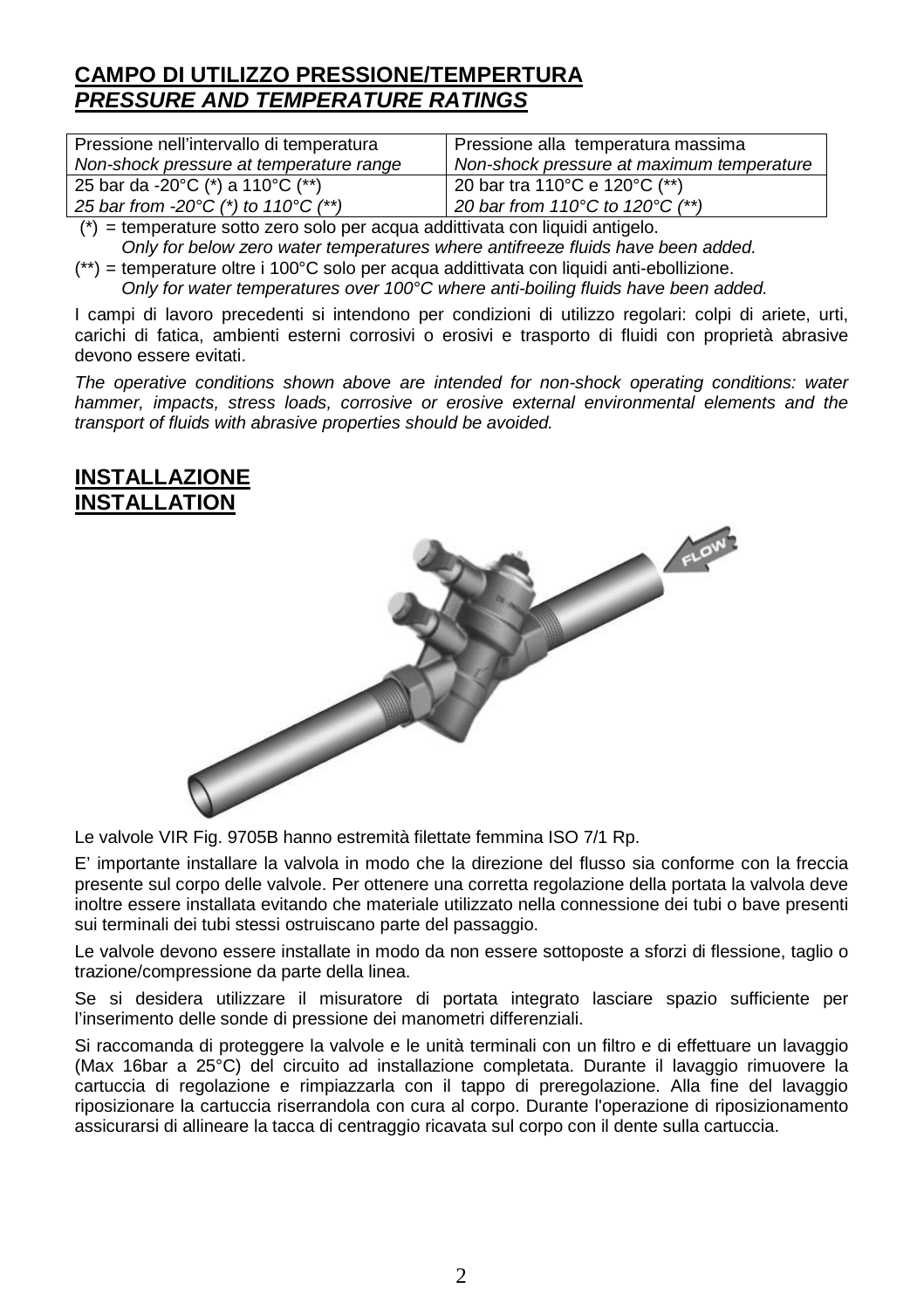VIR Fig. 9705B valves have female end connections threaded ISO 7/1 Rp.

It is important to install the valve so that the flow direction matches the direction of the arrow indicated on the body of the valve. In order to obtain the best correct flow-rate regulation, the valve should be installed by avoiding that any material used to connect the pipes or that any burrs<br>present on the pipe ends themselves protrude inside the bore and obstruct part of the flow (it's present on the pipe ends themselves protrude inside the bore and obstruct part of the flow (it's advisable to flush the line before its start or after any eventual maintenance on the system).

The valve should be installed in such a way so that the pipeline does not subject the valve to any torsion, bending or tension.

If the use of the integrated flow meter is required, the valve should be installed in such a way as to leave sufficient space around the test points to connect the manometer probes.

It's recommended to protect both the valves and the terminal units with a strainer and to perform a flushing (Max 16bar up to 25 $\degree$ C) at the end of the plant installation. During the flushing the regulation cartridge has to be replaced by the presetting cap. At the end of the flushing reposition the cartridge back, carefully tightening it to the body. While repositioning the cartridge please ensure that the notch on the body matches the protruding tooth on the cartridge.



#### **PREREGOLAZIONE VALVE SETTING**

E' possibile impostare la preregolazione utilizzando il tappo di preregolazione fornito con la valvola.

- a) Far ruotare il tappo fino a farlo calzare sullo stelo della valvola;
- b) Ruotare quindi il tappo fino a raggiungere la regolazione desiderata; ciascun dente sulla scala corrisponde ad uno intervallo del 10%, la posizione è da leggersi in relazione all'indicatore ricavato sul corpo.

La corrispondenza tra posizioni di preregolazione e portata regolata può essere ricavata dal grafico che segue.

E' possibile ottenere una più precisa regolazione della portata utilizzando un manometro differenziale VIR.

Impostare sul manometro il valore  $K_{vs}$  indicato sul cappello della valvola e ruotare il tappo di preregolazione fino a raggiungere il valore di portata desiderato (leggibile direttamente sul manometro).

Indicatore / marking